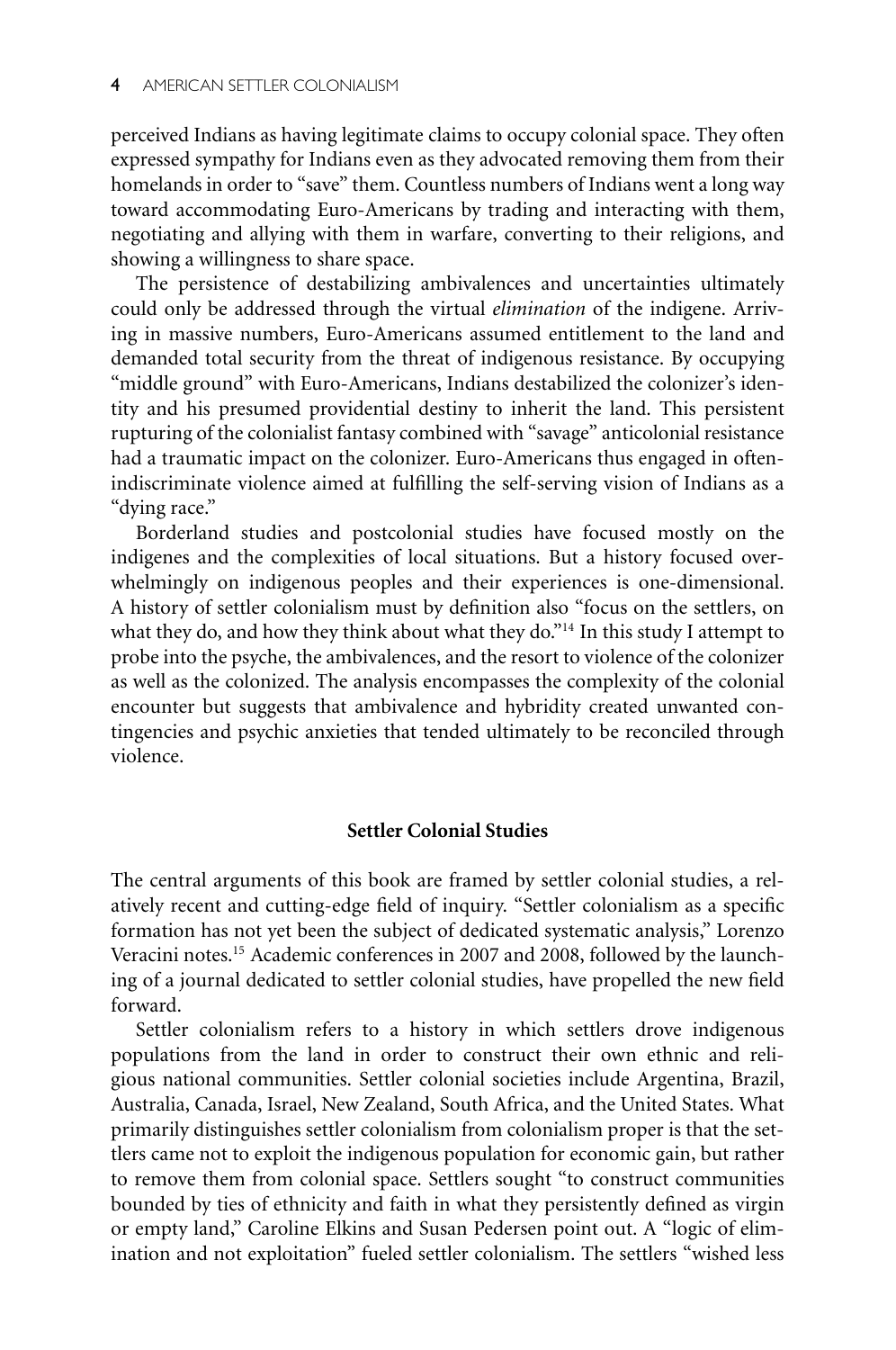to govern indigenous peoples or to enlist them in their economic ventures than to seize their land and push them beyond an ever-expanding frontier of settlement." As Veracini succinctly puts it, "Settler colonial projects are specifically interested in turning indigenous peoples into refugees."16

Under "conventional" colonialism the colonizer eventually departs, but under settler colonialism the colonizer means to occupy the land permanently. "Settler colonies were (are) premised on the elimination of the native societies," Patrick Wolfe explains. "The colonizers come to stay—invasion is a structure not an event." Because it was *structural* rather than contingent, settler colonialism extended widely and outlasted colonialism and European imperialism. By a process of conquest and "the reproduction of one's own society through long-range migration," James Belich explains, "It was settlement, not empire that had the spread and staying power in the history of European expansion."<sup>17</sup>

Settlers dispossessed indigenous people by establishing "facts on the ground" through mass migrations backed by violence. Hungry for land unavailable to them in Europe, settlers poured into new worlds, leaving metropolitan authorities struggling to keep pace. "Mobility and a lack of supervision enabled free subjects and citizens to scout for prospects and to squat," John Weaver points out. "All frontiers attracted squatters whose possessory occupation was difficult to supplant."18

The triangular relationship between settlers, the metropole, and the indigenous population distinguishes and defines settler colonialism. Settlers sought to remove and replace the indigenous population and in the process to cast aside the authority of the "mother" country. Settler colonies created their very identities through resolution of this dialectical relationship, in which indigenes disappeared and metropolitan authority was cast aside—the American Revolution being a prominent example. Thus, the ability to make both the indigenous and the exogenous metropolitan other "progressively disappear" established "the constitutive hegemony of the settler component."19

The speed and intensity of explosive colonization overwhelmed indigenous peoples. As Belich notes, indigenes "could cope with normal European colonization [but] it was *explosive* colonization that proved too much for them." Masses of settlers brought modernity with them, as they hewed out farms, domesticated animals, and built roads, bridges, canals, railroads, factories, towns, and cities, mowing down indigenous cultures in the process. The migrants "destroyed, crippled, swamped or marginalized most of the numerous societies they encountered," constructing new societies at an astonishing pace. $20$ 

If "sheer demographic swamping" failed to overwhelm the indigenous people, the modern societies linked advanced technology with lethal tropes of racial inferiority and indigenous savagery to effect ethnic cleansing campaigns.<sup>21</sup> "The term 'settler' has about it a deceptively benign and domesticated ring which masks the violence of colonial encounters that produced and perpetrated consistently discriminatory and genocidal regimes against the indigenous peoples," Annie Coombes notes. Settlers could be "dangerous people," Belich adds, "especially when in full-frothing boom frenzy."<sup>22</sup>

This study embraces settler colonialism as a critically important interpretive framework, but one that requires theoretical and historical contextualization.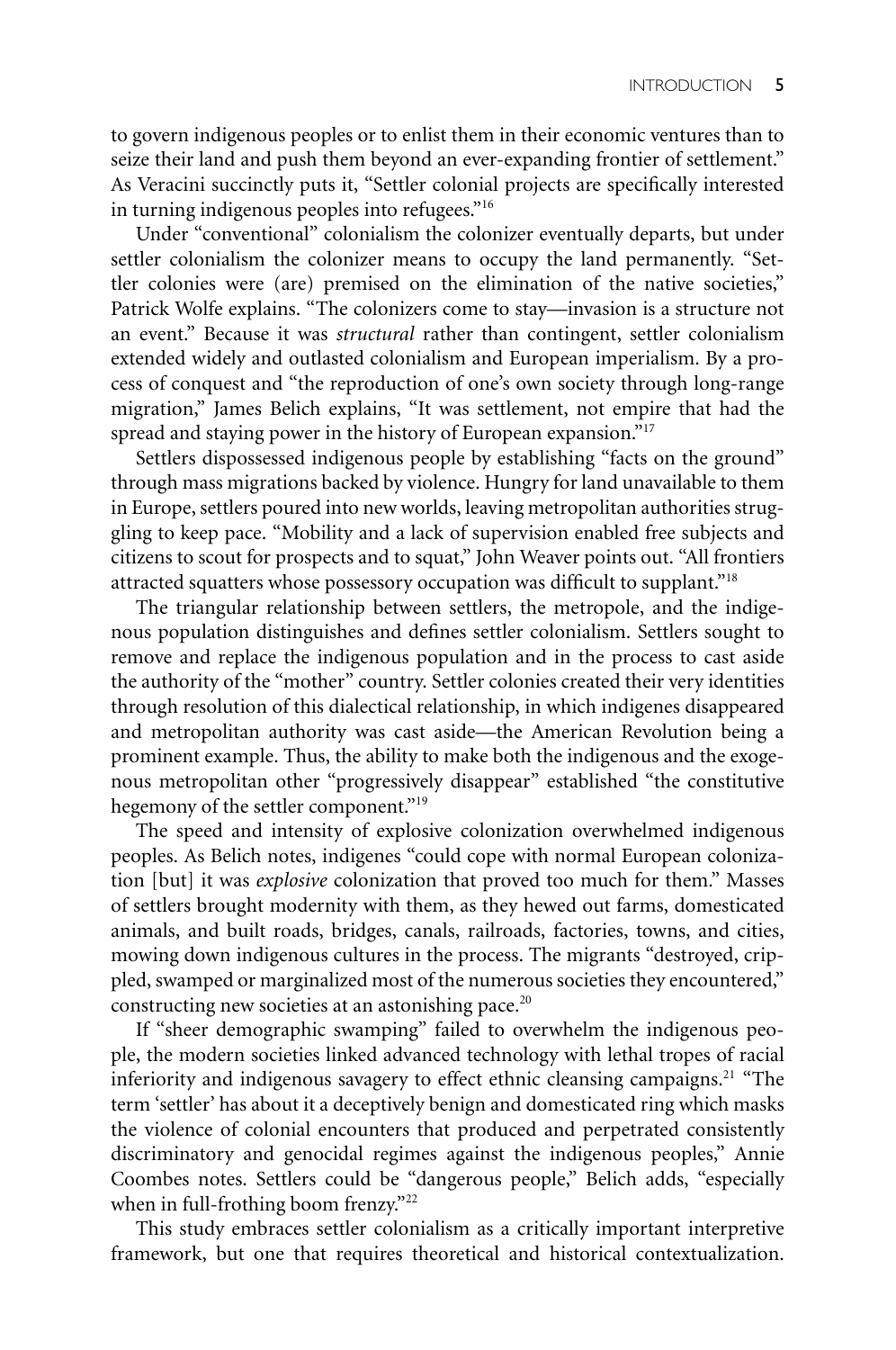I accept Wolfe's argument that settler colonialism establishes a *structure*; however, the tendency of structuralism to forge rigid binaries can gloss over historical complexity and contingency. Bhaba's ambivalence thus provides an important contextualizing framework, one that I use to incorporate exceptions, qualifications, gray areas, and middle grounds between the colonizer and the colonized.

## **Space, Place, and Law**

Culturally imagined and legally enshrined conceptions of space and place fueled settler colonialism. Outside of geography "the importance, complexity, and dynamism of space is frequently rendered invisible," yet space, as Doreen Massey observes, "is by its very nature full of power and symbolism, a complex web of relations of domination and subordination, of solidarity and cooperation." Spatiality thus plays a central role in the production of knowledge and power. The way space is conceived, imagined, and framed has political consequences, for example as in the relationship between conceptions of globalization and neoliberal economic policies in the more recent past. As David Delaney points out, "Much of what is experientially significant about how the world is as it is and what it is like to be in the world directly implicates the dynamic interplay of space, law, meaning, and power."23

Rather than being an empty void, space in this context is heavily laden with meaning. A culturally imagined and legally sanctioned relationship with the land creates the conditions and contingencies of social relations—the facts on the ground. In settler colonial societies, terms such as "frontier," "Manifest Destiny," and "homeland" assumed powerful symbolic meaning, creating emotional attachments. Legal claims such as the "Doctrine of Discovery" and "domestic dependent nations" bolstered these cultural ties to colonial space, while sanctioning dispossession and removal policies.

Profoundly divergent conceptions of place and space thus played a critical role in the colonial encounter. Over centuries, indigenous people had cultivated deeply rooted spiritual connections with the land from which the colonizer sought to remove them. The spiritual universe of indigenous societies revolved around nurturing and preserving reciprocal relations with the natural environment. This powerful sense of reciprocity carried over into relations with other peoples. When the universe of reciprocal relations was disrupted, indigenous warrior cultures typically lashed out in a quest for blood revenge. $24$ 

For the settlers, violent indigenous resistance in contestation for colonial space functioned to reaffirm their own powerful constructions of imagined relationships with the land. Eurocentric notions of racial superiority, progress, and providential destiny thus propelled settler colonialism. Europeans denied or derided "primitive" concepts of land use, creating a colonial binary between land wasted by indigenes and land mobilized for progress by settlers. Framing indigenous people as indolent and wasteful justified removal and relocating them onto less desirable spaces. "Europeans' convictions about improvement and waste, their assumptions